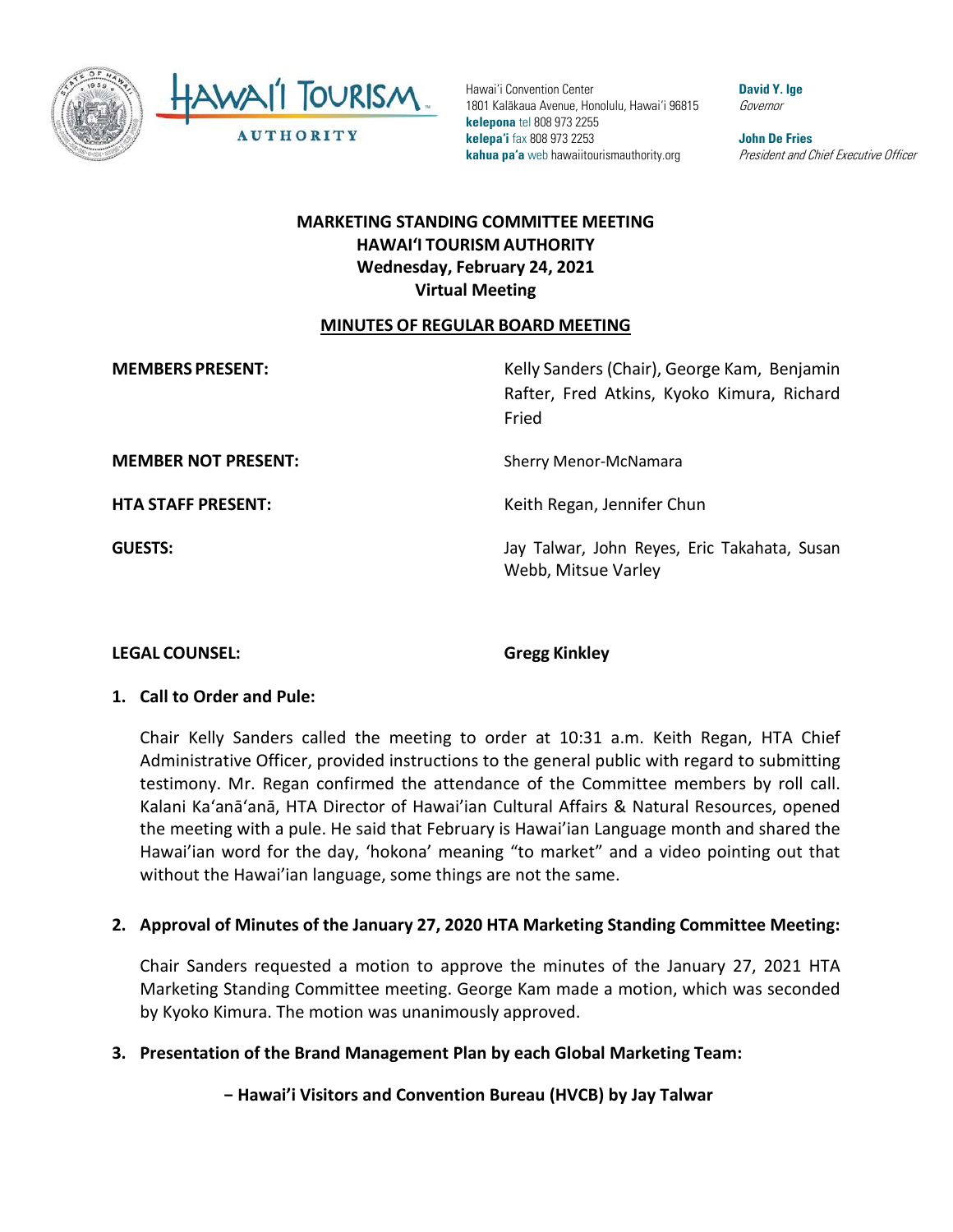provide an update. Mr. Talwar reported that there's good news with the deployment of vaccinations, industry and labor markets rebounding, and economic output returning to pre- pandemic levels some time in Q3. He noted that COVID-19 deaths in the U.S. surpassed half million. He added that the CDC requires negative COVID-19 test results for international U.S. air seats are locked down one month at most and that airlines tend to hold on to their original forecast until the previous month. Mr. Talwar said that people consumed information feel unsafe to travel by air but more travelers are expecting a better situation in the next Chair Sanders recognized Jay Talwar of Hawai'i Visitors and Convention Bureau (HVCB) to travelers coming into the U.S. but not for domestic ones. He noted that U.S. travel is expected to increase to 16% in 2021 which will be driven mostly by leisure and business. He said that digitally which is being looked at to deliver HVCB's messaging. He noted that 54% of travelers month.

 their consumer strategy is committed to Mālama Hawai'i and consistent with the HTA's He added that the Earned Media PR team works with their Paid Media team to identify the Mr. Talwar identified their target market as the 'mindful traveler' aged 25 to 54, ecoconscious, with household income of \$100,000 plus and repeat Hawai'i visitors. He noted that strategic pillars incorporating Hawai'i Rooted and Kuleana campaigns in their messaging. He said that they're looking into paid media and social media to reach out to their target market. appropriate media for their messaging.

 and allow HVCB to maintain the brand messaging. He said that they have switched to virtual events and will continue until the end of the calendar year. Mr. Talwar reported that they're providing webinars for more travel advisors for educated destinations. He said that they work with the travel selling channel to ensure they support HTA's branding. He added that the coop plans are put together in a way that they buy into it

 commitments for MCI. He noted that they will focus on short-term corporate citywide groups for 2022 to 2026 . He added that they have bumped through 800 city-wide accounts for optimal placement and identified 52 with open years between these times that they will be soliciting. He said that they will target small group meetings for single-property. Mr. John Reyes reported that they have deployed their single-property team to cover all geographies of the U.S. and added one seller to cover city-wide corporate meetings and

 the private industry partners are stepping up for the Mālama Hawai'i Program. He noted that the paid media is penciled in for May 15 but will decide on April. He said that social organic posts are ongoing while paid media and advertising are aligned with the paid media. He Mr. Talwar reported that responsible tourism is woven throughout HVCB plans. He said that added that search, e-newsletters and [gohawaii.com](https://gohawaii.com) are baseline elements for HVCB. He said that the second half of the year is heavily loaded with travel trades .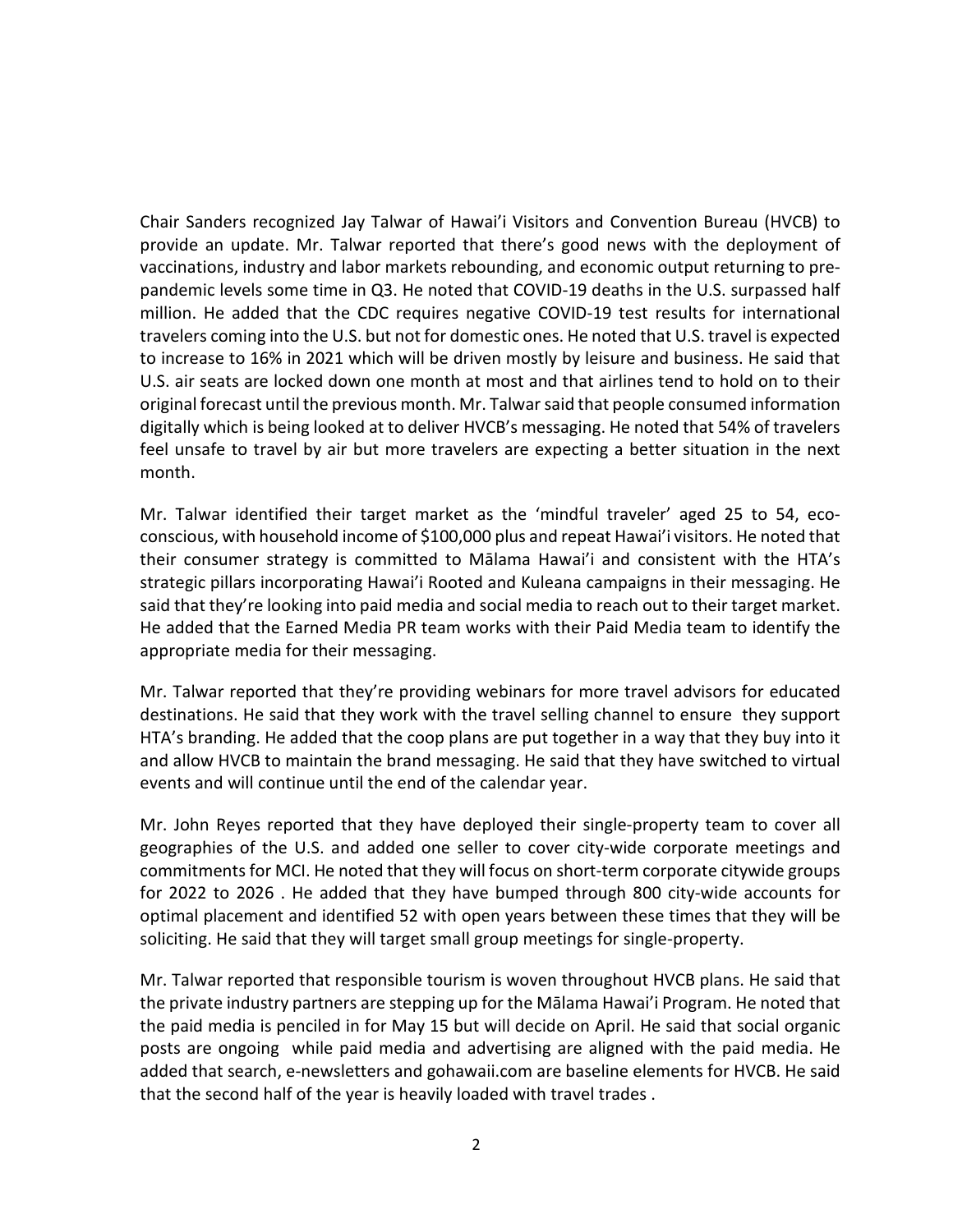Mr. Reyes said that they went through the budget and evaluated where the highest return is received for the tradeshows. He noted that they will have meetings today in March in the to customers through digital means for the sales calls. Island of Hawai'i bringing in 25 MCI customers. He added that they are continuously talking

 while public relations are more consistent across the year. Mr. Talwar reported that their BMP budget had diminished and had gotten much of funding for media work as much as possible. He noted that the MCI budget flows heavier towards the second half of the year. He said that the performance measures for advertising, trade shows and travel agent sales calls and social media are heavily skewed on the second half of the year

 Mr. Reyes reported that the MCI performance measures basically are geared to continue the are doing is putting in place qualitative goals or behaviors to get sales people in front of customers and as the market returns, they can go back to the traditional room night formula. He said that the key to this is flight availability, vaccination and confidence levels. formula that helps produce opportunities. He explained that what most sales departments

 Mr. Talwar reported that they have adopted the HTA KPI with regards to PPPDS, total expenditure, which they are aiming to meet or exceed DBEDT forecasts for 2021 and visitor satisfaction with the goal of maintaining or improving the 2019 score.

 Chair Sanders asked if they have information with the U.S. requiring a COVID test for any market. Mr. Talwar responded that the ability to travel to Mexico and the Caribbean was put people to select their destination and get tested to come back. international person coming in and anecdotal information on short term pick up on the off immediately but that those destinations and hoteliers have provided testing options for

 wide groups don't feel that there's access for attendees to travel. He pointed out that the key but it is in 2022 and beyond. Chair Sanders asked about the sentiments of meeting planners. Mr. Reyes responded that there's a strong confidence level by meeting customers, single property and citywide for 2022 and they are seeing study interest and commitment to Q3 and Q4. He added that the cityfor everybody is the vaccine for a stronger level of confidence. He added that much of the conversations with customers are about activity peaking up for people interested in Hawai'i

but it is in 2022 and beyond.<br>Chair Sanders suggested to do focus groups for resident sentiment in relation to Mālama Hawai'i. Mr. Talwar responded that it's best to bring the community in the communications with the DMAP first before the focus groups. He added that they're looking into sending messages that inspire them to support Hawai'i as their next destination in a manner that's supported by the residents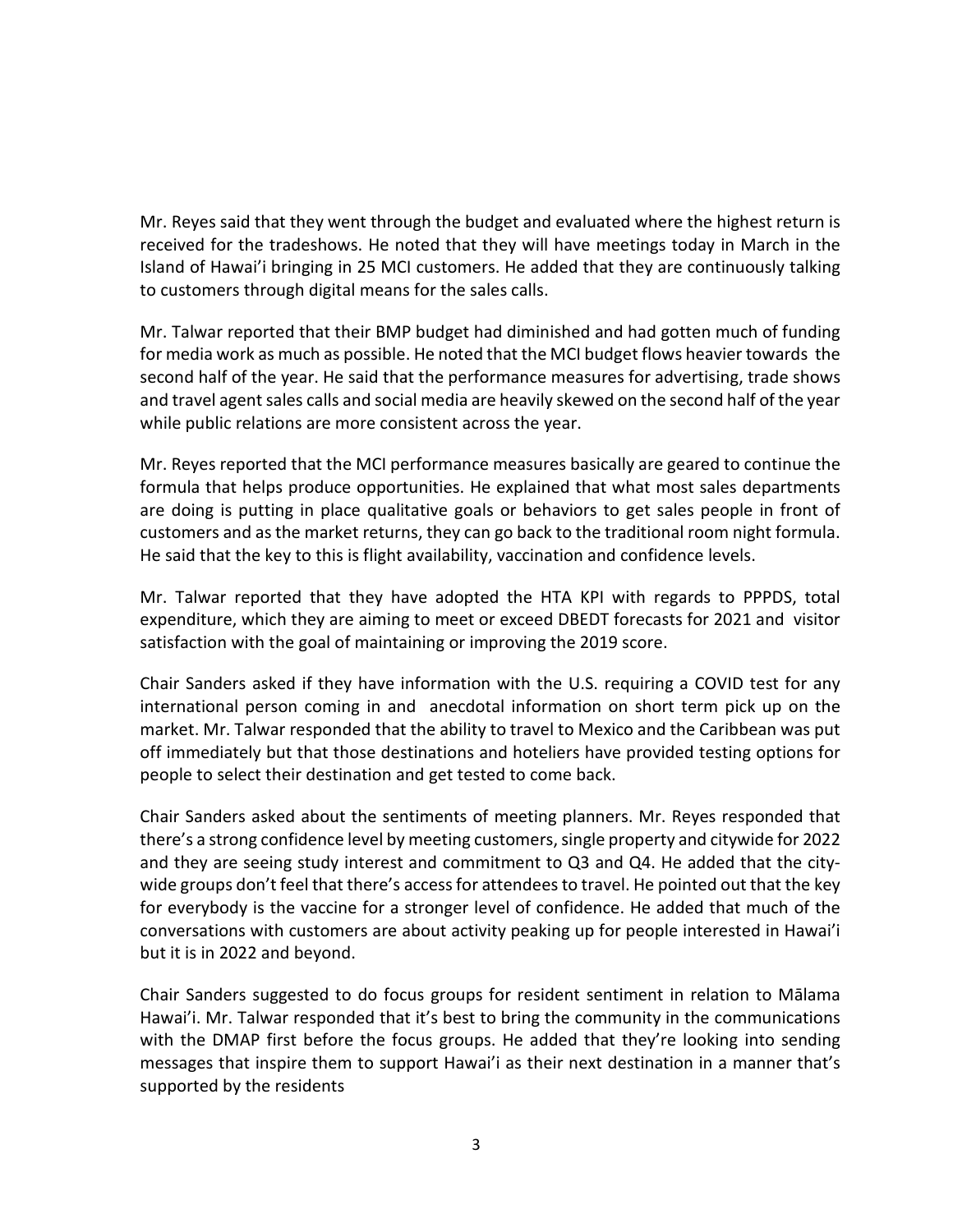the end. Mr. Talwar responded that they had some self-audit fees that were put in the admin line for the first half that are not in the second half of the year. Ms. Kimura asked how the leisure budget is heavier works with the admin cost lighter towards

 travel restriction. Mr. Talwar responded that he didn't have the data but that Florida is doing very well and that the biggest constraints for hoteliers in Florida is finding enough labor. Mr. Atkins asked if they have information about Florida's occupancy which doesn't have any

 Mr. Atkins asked how many people are coming to take advantage of the 5th night free to stay that they have to look into people's motivation and reason for travel which with the post Hawai'i. He noted that they have not spent any budget to promote the 5th night free and are and work, and if they can include the fun part of activities in Hawai'i. Mr. Talwar responded vaccine world, is the need to relax and to connect with people. He noted that they would want to add another element to how these previous travelers perceive and experience looking at mid-May to spend to measure it.

 Mr. Atkins asked how many people don't want to take the vaccine. Mr. Talwar responded that a national study shows that there's around 23% to 27% not taking it.

 Mr. Regan read the question from a wholesaler asking what needs to be done to be a part of the destination conversations. Mr. Talwar responded that they circle back after the call. Chair Sanders said that they should have their wholesalers in an advisory capacity towards the committee activities and how to support them in their efforts.

# **− Hawai'i Tourism Japan (HTJ) by Eric Takahata**

 Chair Sanders recognized Eric Takahata of Hawai'i Tourism Japan (HTJ) to provide an update. in 2020 with just 27 testing partners and has increased to 84 programs. He added that they're Mr. Takahata reported that the first International Safe Travel program was set up with Hawai'i looking at Japan's economy stabilizing in 2021.

 Mr. Takahata reported that there's a good increase in GDP in Q4 of 2019 in Japan with a He said that Japan is in its second state of emergency declaration for 10 out of 47 prefectures. He noted that Japan still requires PCR tests and a 14-day quarantine for returning residents. population by June. He said that the government is still investing a stimulus fund for the similar unemployment average, a decrease in consumer confidence and household savings. He added that the government signaled further loosening to 10 prefectures in a short time. He added that the U.S. is still not allowed to travel to Japan . Mr. Talwar reported that Japan has procured about 314 million vaccines with the goal of vaccinating over half of the country. He noted that media outlets are moving on bigger initiatives to cover the Olympic Games which could be held this year.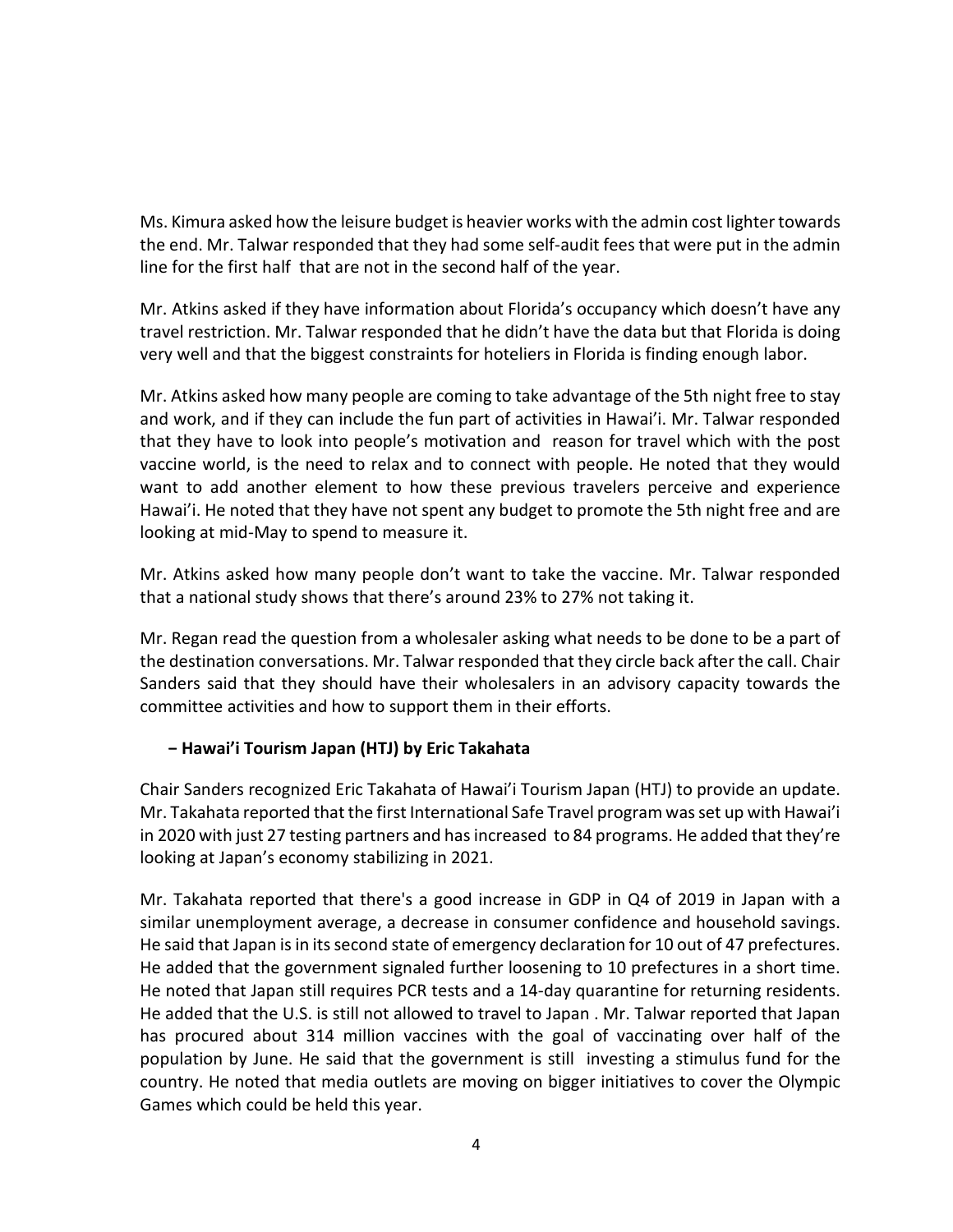Mr. Takahata reported that the forecast for Japanese visitor arrivals to Hawai'i are trending a bit more negatively. He noted that JATA anticipated over 4 million people will travel outbound with Hawaii being one of the big winners in the recovery this year. He added that JATA and ANTA are working with the Ministry of Foreign Affairs and Health Ministries with the Managed Travels concept with an attempt to lift the 14-day quarantine for returning residents. He noted that they've identified Hawai'i to pilot this concept.

 Mr. Takahata reported that their target audience will be people willing to travel outbound at with an income over \$100,000. He noted that they are broken down to four segments namely, norm workers and couples. He added that the primary target regions are the Kanto and Kansai least once a year, invest on self-improvement and well-being, globally conscious contributors the Pono traveler (contributing to something bigger than themselves), affluent family, new area.

 Mr. Takahata reported that their consumer strategy and trade strategy are focused more on with consumer companies and stakeholders and industry partners for the second half of the **BMP** timeline. engagement and education on the first half and full-blown recovery through collaborating year. He added that they're spending most of Q1 and Q2 getting ready for Q3 and Q4 for their

BMP timeline.<br>Ms. Mitsue reported that discussions are underway in creating the guideline for inbound travel to start for the Olympic Games, which will be followed by outbound later. She added that HTJ is in constant communication with JATA and Japan partners to assist and communicate with the industry partners in gaining the most effective exposures and Dubai and Thailand started putting resources in Japan so HTJ needs to compete with these messaging in the market. She added that competitive destinations like Australia, Hong Kong, countries.

 the Sustainable Development Goals gaining popularity in Japan. She added they have the Aloha Program and the Mālama Hawai'i campaign branding. She noted that they will communicate with Japanese communities and NGOs in Hawai'i to enhance the business Ms. Mitsue said that HTJ's initiative is under HTA's four pillars focusing on MCI initiatives with relationship and will coordinate with corporates in Japan who have the database and the audience for their campaign.

 microsite under All Hawai'i which is Mālama Hawai'i, Re-imagine Hawai'i website which NGO partners. She said that they have the Hawai'i Expo virtual event where they created a Ms. Mitsue reported that they have <www.gohawaii.jp> as a global website and <www.allhawaii.jp> as a microsite for their promotions. She added that there's another specifically features the types of environmental and cultural activities in the islands of each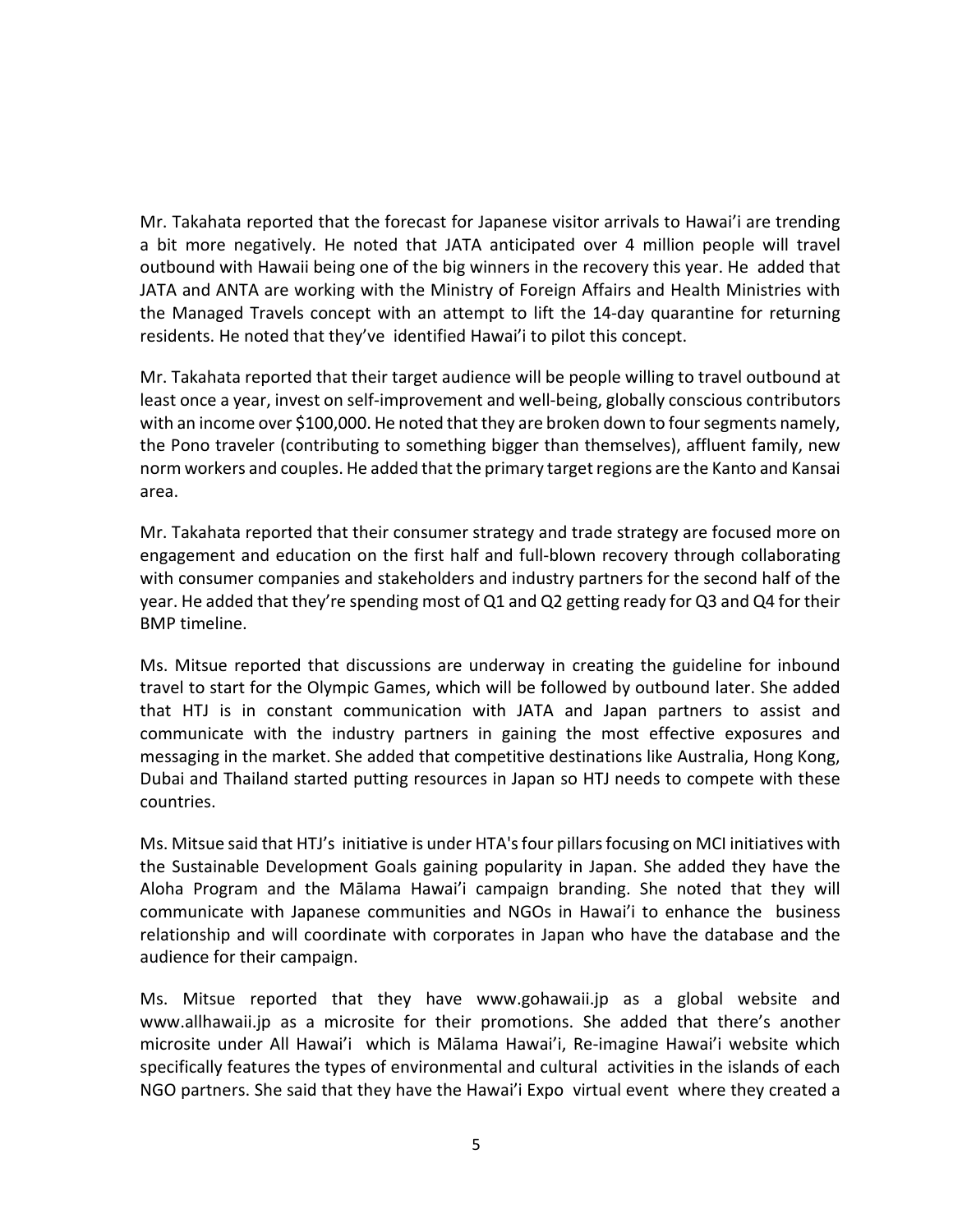virtual world wherein an avatar can go into different Hawai'ian huts and that they can have their entertainment on the stage and own workshops in other stages. She said that HTJ's been face to face meetings for the industry partner online. doing a Japan Summit and monthly education forum bringing travel agents on the island to

 from Hawai'i where they're looking at three core segments: incentives, edu-tourism and entertainment. He added that for 2021, it will be more on short term, small group bookings, mask and are capitalizing on the focus on SDGs and MCI's in Japan. Mr. Takahata reported that a lot of effort is focused on rebuilding the MCI market to Japan and will continue to educate wholesalers and suppliers digitally. He noted that travel trade education resources are available on <www.allhawaii.com> Mr. Takahata said that Mālama Hawai'i is HTJ's main initiative for responsible tourism and they have started with the Mālama

 Ms. Mitsue reported that the minimum BMP Budget for Q1 and Q2 are for platform and Q3 and Q4. She said that the majority of advertising will be on Q3 for the KPI measures. She of the year for travel trade. She noted that PR and social media will keep going throughout the year but bump up in Q2. She said that they're trying to keep the numbers with MCI and database expenses and they will focus on advertising, PR, and trade marketing initiatives in added that they are currently focusing on online education and will kick in on the second half edu-tourism and entertainment being the key.

 Ms. Mitsue reported that HTA performance indicators focus on PPDS and they are trying to exceed \$1.6 billion for total expenditure. She added that they are looking into improving visitor satisfaction and resident sentiment, especially with the Japanese community in Honolulu and to keep communicating with different organizations.

 Ms. Kimura asked if the 14-day quarantine will be lifted from April or May. Mr. Takahata could shrink from 14 days to 3 days. responded that with the Olympics opening in March, there are conversations going on that it

 Ms. Kimura asked about the inclusion of people over 65 years old for their target market with them getting the vaccination first. Mr. Takahata said that they internally refer to them as the active senior market and are still very much on HTJ's radar

 vaccinated. Mr. Takahata said that there's no official statement from the Japanese Mr. Atkins asked if the quarantine protocol will change with the Japanese population getting government yet.

Chair Sanders invited the public to provide testimony, and there was a none.

## **− Hawai'i Tourism Canada (HTCAN) by Susan Webb**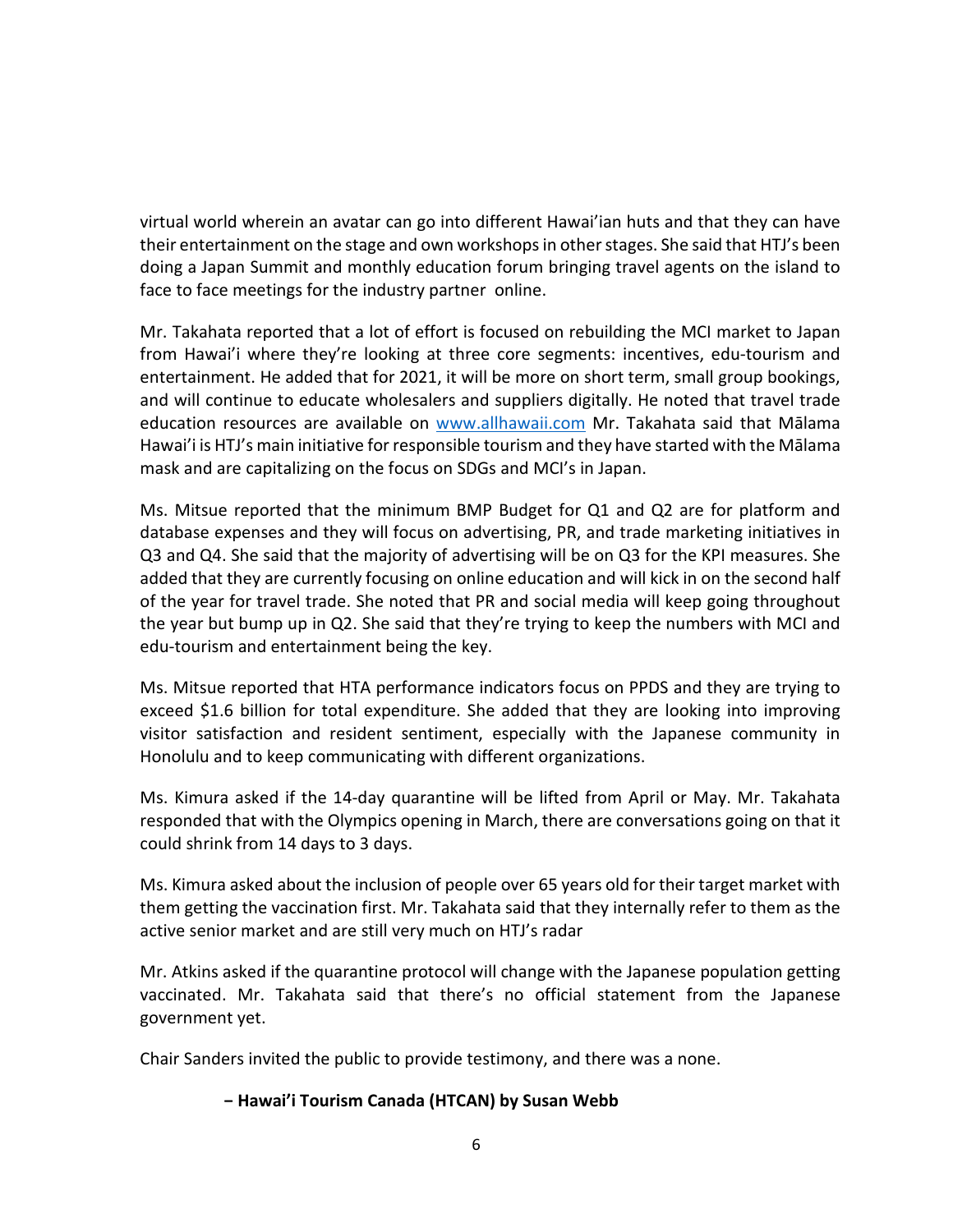billion to protect jobs, provided wage subsidy programs paying up to 75% of wages. She said that much of the travel industry was devastated. She noted that the Canadian economy is doing quite well right now and the Canadian dollar's value is improving. She reported that vaccinations were a bit delayed but now on track with the goal of all Canadians being vaccinated in September 2021. She said that overall Outbound travel is down 94% from 2019 to 2020 but only 75% for U.S. destinations with Hawai'i down to only 64% and had 127,000 Canadians come to Hawai'i. Chair Sanders recognized Susan Webb of Hawai'i Tourism Canada (HTCAN) to provide an update. Ms. Webb reported that the Canadian government put in a stimulus package of \$400

 travel. She noted that Air Canada plans to come back at the end of April with their flights to Hawai'i. She added that WestJet is still flying to Hawai'i but based on day-to-day demands. Ms. Webb reported that air seats are very much going down with all flights suspended into the Caribbean, Mexico and Central America, which has caused significant decrease in all

 family being the number one factor, so they will continue to work with all the people who have visited Hawai'i and will have them as ambassadors promoting to other Canadians. She said that they will also look into websites since those are the next place people look into for Ms. Webb reported that their key medium for all of their advertising and marketing campaign is digital. She noted that Canadians are spending over 5 hours a day on digital and secondly on streaming TV. She added that Canadians are being motivated by travel with friends and information and news.

 Ms. Webb reported that the Canadian government has discouraged international travel implementing a negative COVID test 72 hours prior to arrival and another PTCR test upon arrival with a mandatory hotel stay (\$100 per person) for up to 3 days until test results are released. She said that people with vaccination still have to undergo the testing program upon arrival but discussions are underway. She noted that the airlines are pushing the government to try and use rapid testing before getting on and off a plane as a more effective way to manage travel. She said that the number one motivation Canadians are looking for in a travel destination is safety and protocol.

 seekers, and snowbirds/retirees who are mindful travelers residing mainly in British messaging in the brand pillars of HTA. She noted that their media strategy plan is more on the ability to pivot and make sure that they can change plans without any penalty. She added that they use Environics insights and Yugov research to be able to target the market more strategically. She added that they will be using mostly video, video display, and social media Ms. Webb reported that their target audience are affluent travelers, romance, experience Columbia, Alberta, and Ontario who are age 35 to 64 years old. She added that their consumer strategy and actions are very much into spreading the whole Mālama Hawai'i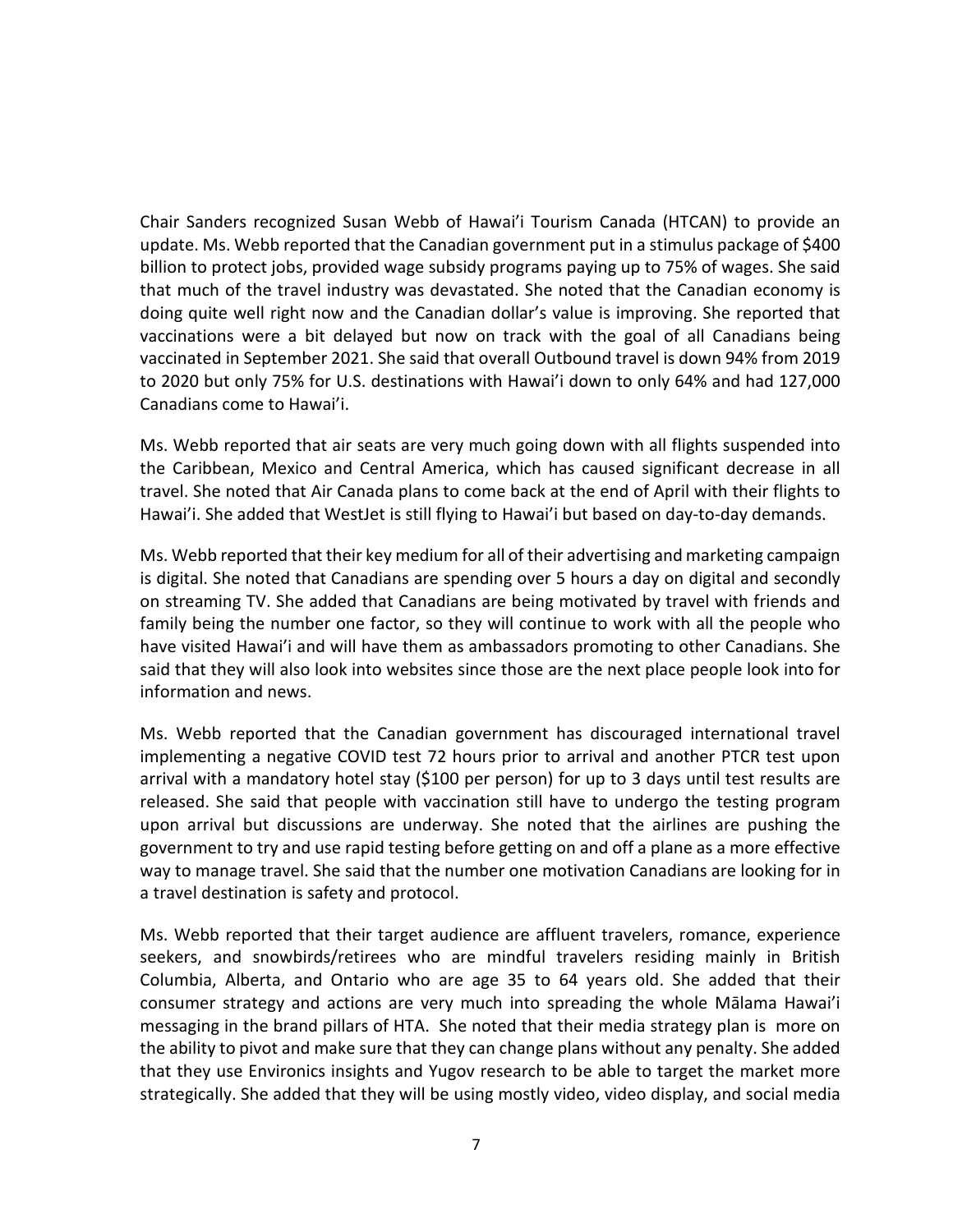to target their audience and are working with social media and keywords for message retargeting.

 for their PR strategy. She noted that they want to do media campaigns over radio stations and TV programs to tell stories about Hawai'ian culture and to provide opportunity to win a vacation to Hawai'i, focusing on responsible tourism as one of the messaging and also partner Ms. Webb reported that they will continue using newsletters and media outreach, virtual media events, promotional opportunities, working with influencers and crisis management with loyalty program providers in Canada.

 into getting them to incorporate responsible tourism and Mālama integrations in all of their Ms. Webb reported that they are working closely with travel agents partners to ensure proper education on how to sell Hawai'i effectively and incentivizing them to partner with HTJ on promotions and programs. She added that they are working with tour operators and airlines activities.

 Ms. Webb reported that the main way to get their leads is through sales calls to the MCI ensure that they're up to date with everything happening in Hawai'i. She said that they will also look into going after the new market of small leisure groups which are becoming popular. She said that they have one confirmed MCI group in April and two tentative groups in October and another one with a guaranteed 164 room nights for Maui. planners for most of the business is done through them rather than directly. She added that they will be in constant communication with them and will work with Hawai'i stakeholders to

 Ms. Webb reported that they will have the responsible tourism messaging as well as Mālama September which means that Q3 and Q4 is when Canadians are back to Hawai'i for travel. all of the campaigns will start the inspiration early May and that bookings will start in July and August ramping up for September through December. She reported that for the BMP budget, the only things going on for Q1 are ongoing guides that have to be paid and social media and in all of their activities. She noted that all Canadians are expected to be vaccinated by She added that they are looking for travel restrictions to ease starting May. She noted that everything else will be put to Q3 and Q4.

 digital. She added that publicity and PR will increase once they get their journalists back to calls, educational programs and collaboration with industry partners and island chapters. She said that they will post on Facebook and Instagram which are key social media in Canada. She noted that most will be virtual with no in-person currently planned for MCI, but educational Ms. Webb reported that most of the leisure measures and travel trade in advertising are traveling, but are expecting to exceed it this year. She noted that they will be involved with all of their travel trade partners as well as with their programs doing trade shows and sales